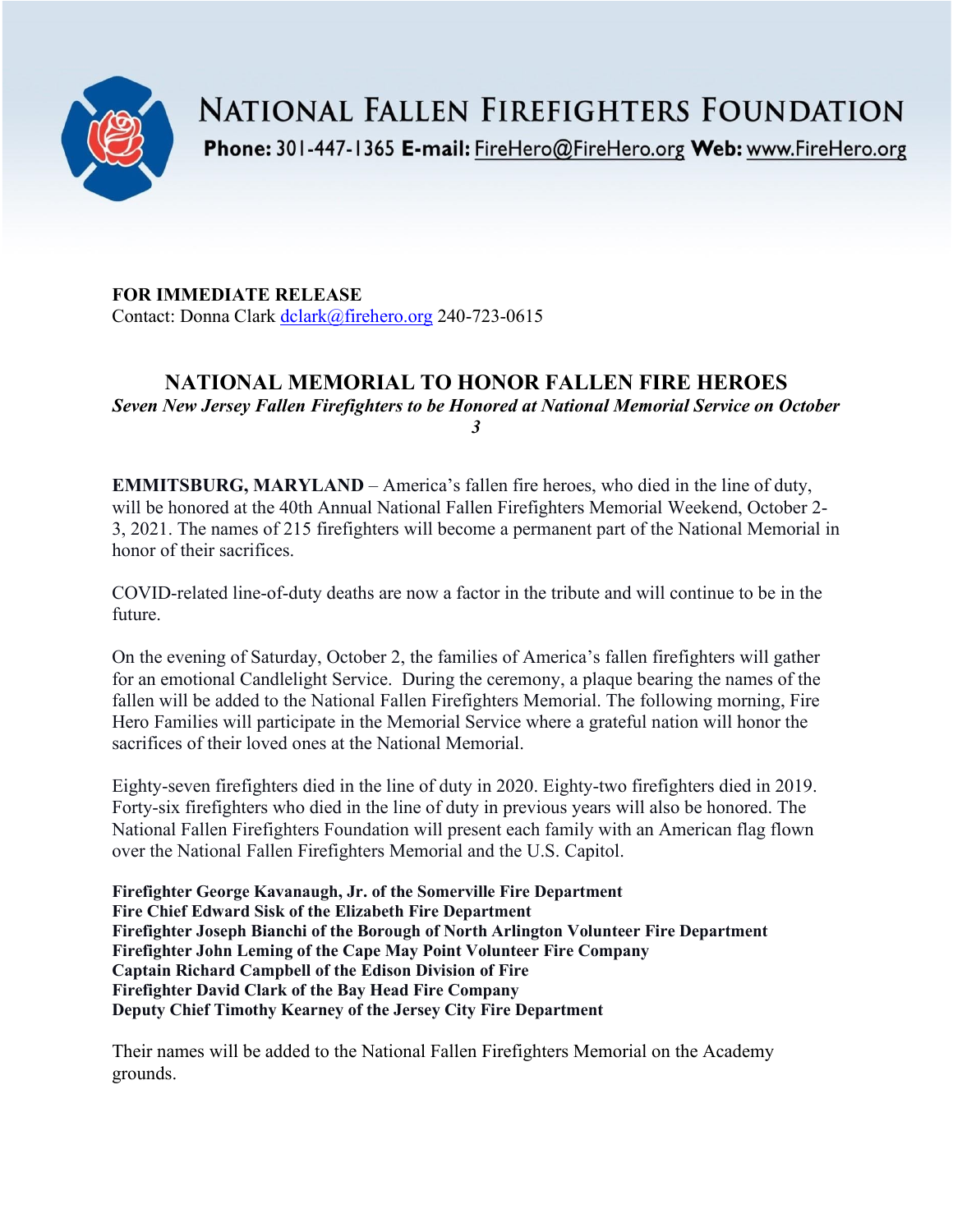## **SCHEDULE**:

**Saturday, October 2, 2021** Candlelight Service Time: 7:00PM – 8:30PM (ET) Streaming begins at 6:30PM

### **Sunday, October 3, 2021**

National Fallen Firefighters Memorial Service Time: 10:00AM - 12:30PM (ET) Streaming begins at 9:30AM Location both days: National Fire Academy Campus, S. Seton Avenue, Emmitsburg, MD The NFFF will provide a **live satellite feed and online streaming** of Memorial Weekend services, along with video of events for downloading courtesy of VISTA Worldlink [here.](https://www.firehero.org/events/memorial-weekend/attending-memorial-weekend/ways-honor-fallen/watch-live/) We encourage media to air the two services on your websites and/or social media. For a complete list of fallen firefighters being honored, go to [www.firehero.org.](http://www.firehero.org/)

In addition, communities across the U.S. will light up landmarks in "**RED**", including buildings, bridges, fire stations, and homes as part of the [Light the Night for Fallen](https://www.firehero.org/events/memorial-weekend/about/light-night-fallen-firefighters/)  [Firefighters](https://www.firehero.org/events/memorial-weekend/about/light-night-fallen-firefighters/) program. On Sunday, the National Memorial Service begins with bells ringing across the land through our [Bells Across America for Fallen Firefighters](https://www.firehero.org/events/memorial-weekend/about/bells-across-america/participation-form/) program. For more information on how you can take part in these programs, visit [www.firehero.org.](http://www.firehero.org/)

**Chief Ron Siarnicki** (pronounced SAR-nick-ee), Executive Director, is available for interviews via Zoom. Siarnicki retired as Fire Chief from the Prince George's County Fire/EMS Department (MD) in 2001 to lead the National Fallen Firefighters Foundation. He advocated to develop the *Everyone Goes Home®* Program, designed to reduce the number of firefighter line-of-duty deaths that occur each year in the United States.

#### **COVID-19 NOTICE**:

The annual weekend was cancelled in 2020 because of the COVID-19 pandemic. The video, "America's Tribute to Fallen Firefighters" was offered in its place. This year, the in-person event will be held, but will be **closed to the public**. Only Fire Hero Families will attend, along with Memorial Weekend staff and volunteers, due to ongoing COVID-related concerns. All local, state, and federal health guidelines will be strictly observed.

**# # # #**

#### **About the National Fallen Firefighters Foundation**

Congress created the National Fallen Firefighters Foundation to lead a nationwide effort to honor America's fallen firefighters. Since 1992, the non-profit Foundation has developed and expanded programs that fulfill that mandate. Our mission is to honor and remember America's fallen fire heroes, provide resources to assist their families in rebuilding their lives, and work within the fire service community to reduce firefighter deaths and injuries. [https://www.firehero.org.](https://www.firehero.org/)

**Social Media**: #FireHero

**Facebook**: [@NationalFallenFirefightersFoundation](https://www.facebook.com/NationalFallenFirefightersFoundation)